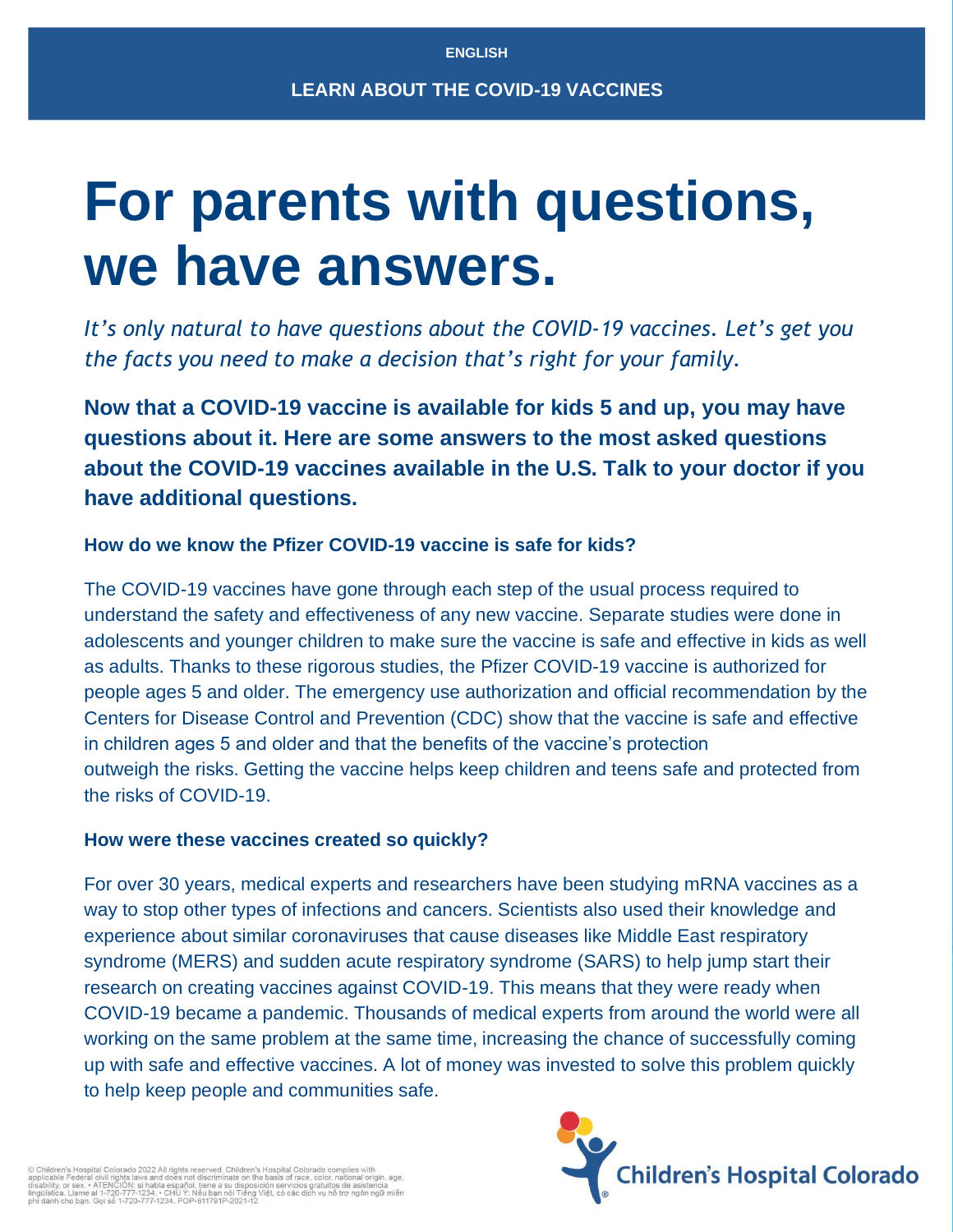## **I've heard COVID-19 isn't as bad in kids; why should my child get the vaccine?**

There is a dangerous misconception that COVID-19 is not serious for kids. However, children are getting sick with COVID-19 – some sick enough to need care in the hospital – and they need protection. Even children who have mild COVID-19 illness miss out on school, may experience lingering symptoms (long COVID) and may be at risk for a rare but serious inflammatory condition that can affect the heart (multisystem inflammatory syndrome, or MIS-C). Getting a COVID-19 vaccine is the best way to protect people of all ages from becoming severely ill or having long-lasting health impacts due to the virus.

Getting your child the vaccine as soon as they're eligible:

- Lowers their risk of getting infected with COVID-19.
- Keeps them from getting seriously sick if they do get COVID-19.
- Keeps them from spreading COVID-19 to others, including family members who are at high risk of getting very sick or dying from the virus.

Medical and public health experts, including at the CDC, the American Academy of Pediatrics and Children's Hospital Colorado, recommend that all eligible children and adolescents get a COVID-19 vaccine to help protect them from contracting and spreading the virus.

## **Should I be worried about side effects?**

Serious reactions to the vaccine are rare. Some side effects from vaccines are expected, and it means that the immune system is working. The side effects in kids are similar to side effects in adults. Most expected side effects from the COVID-19 vaccines are related to the injection site such as pain, redness and swelling. Less common side effects are fever, tiredness or swelling of the glands. These go away within several days and are not dangerous. Many people who have received both doses report stronger side effects after the second dose. Please talk to your doctor if you have questions or concerns about side effects.

Severe adverse reactions like anaphylaxis are very rare. If you believe you or your child may be experiencing a more severe reaction, contact your medical provider for advice. If you or your child experience any symptoms that indicate a life-threatening emergency, call 911 or go to your nearest emergency room.

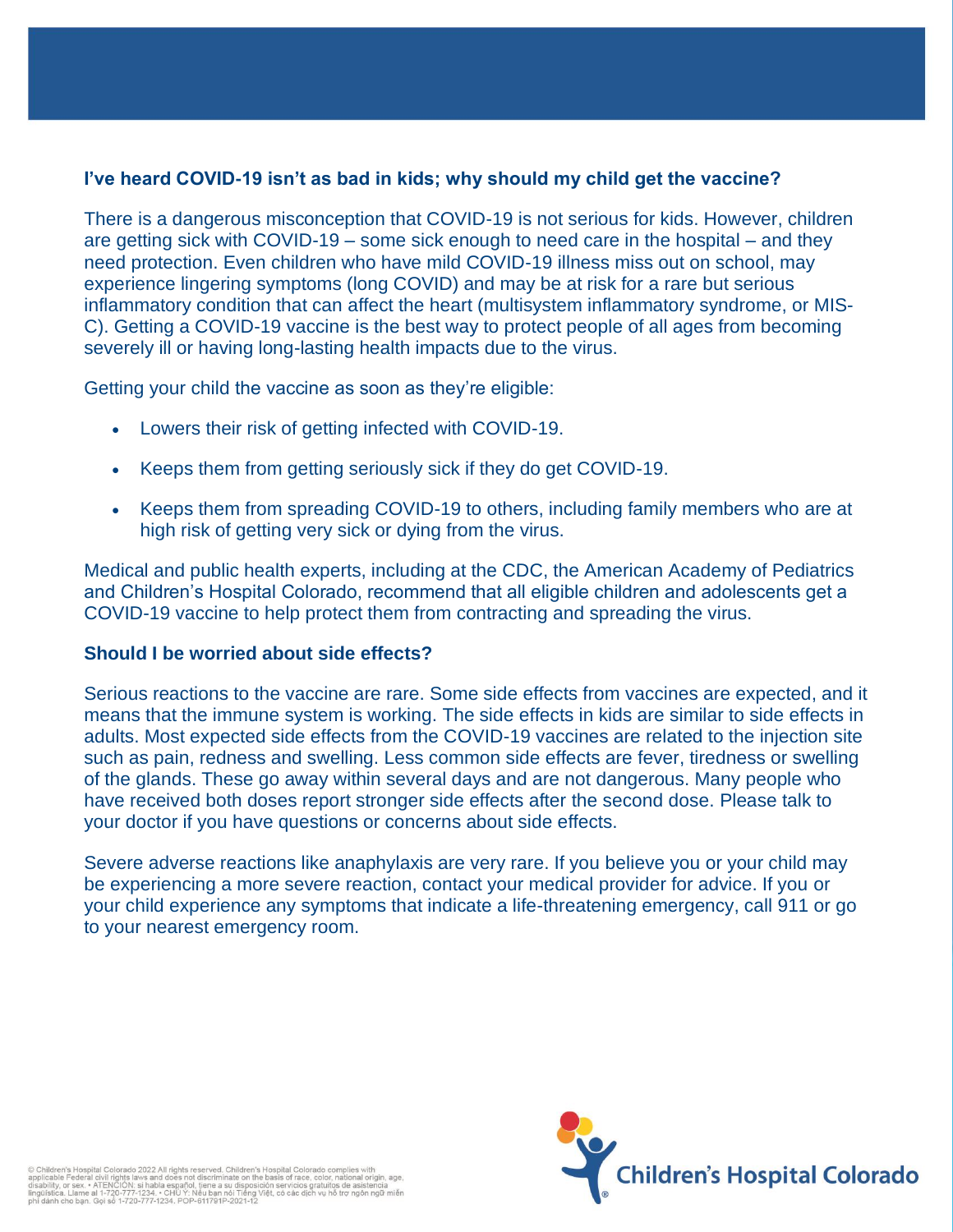## **Should I be concerned about the reports of myocarditis after vaccination?**

Getting vaccinated remains the best way to protect you and your family from COVID-19. Developing myocarditis or pericarditis (swelling of the heart or the sac around the heart) after getting a COVID-19 vaccine is rare. In fact, we know that getting infected with COVID-19 is actually more likely to cause myocarditis or pericarditis than developing these conditions after getting a COVID-19 vaccine. Almost all children who have had myocarditis after vaccination have recovered quickly and fully. That said, it is important to know about the rare complications that can occur after getting a COVID vaccine. Knowing what to look for means that you can catch any adverse reactions as soon as possible. Symptoms of myocarditis and pericarditis include:

- Chest pain
- Shortness of breath
- Feelings of having a fast beating, fluttering or pounding heart

You should seek medical care if you think you or your child have any of these symptoms within one week after COVID-19 vaccination.

# **Is it safe for people to get a COVID-19 vaccine if they want to have a baby in the future?**

People who are trying to become pregnant now or who want children in the future can get the COVID-19 vaccine. There is currently no evidence that any vaccine, including any COVID-19 vaccine, causes problems with fertility or trying to get pregnant.

# **Should pregnant people get the COVID-19 vaccine?**

Pregnant people can get sick more easily because their bodies have a lowered immune response to infections. This means pregnant people are at higher risk of severe COVID-19 disease and may be at risk for negative effects during pregnancy if they get COVID-19. Getting the COVID-19 vaccine during pregnancy helps protect you from getting very sick with COVID-19.

The American Academy of Obstetricians and Gynecologists and the CDC strongly recommend that pregnant patients get the COVID-19 vaccine. If you are pregnant and have questions about the COVID-19 vaccines, talk to your OBGYN.

# **What do we know about the COVID-19 vaccines and pregnancy and breastfeeding?**

There is growing amount of data about the safety of COVID-19 vaccines for people who are pregnant. Here's what we know: 

• Pregnant and recently pregnant people are more likely to get severely ill with COVID-19 compared with non-pregnant people.   



© Children's Hospital Colorado 2022 All rights reserved. Children's Hospital Colorado complies with<br>applicable Federal civil rights laws and does not discriminate on the basis of race, color, national origin, age,<br>disabili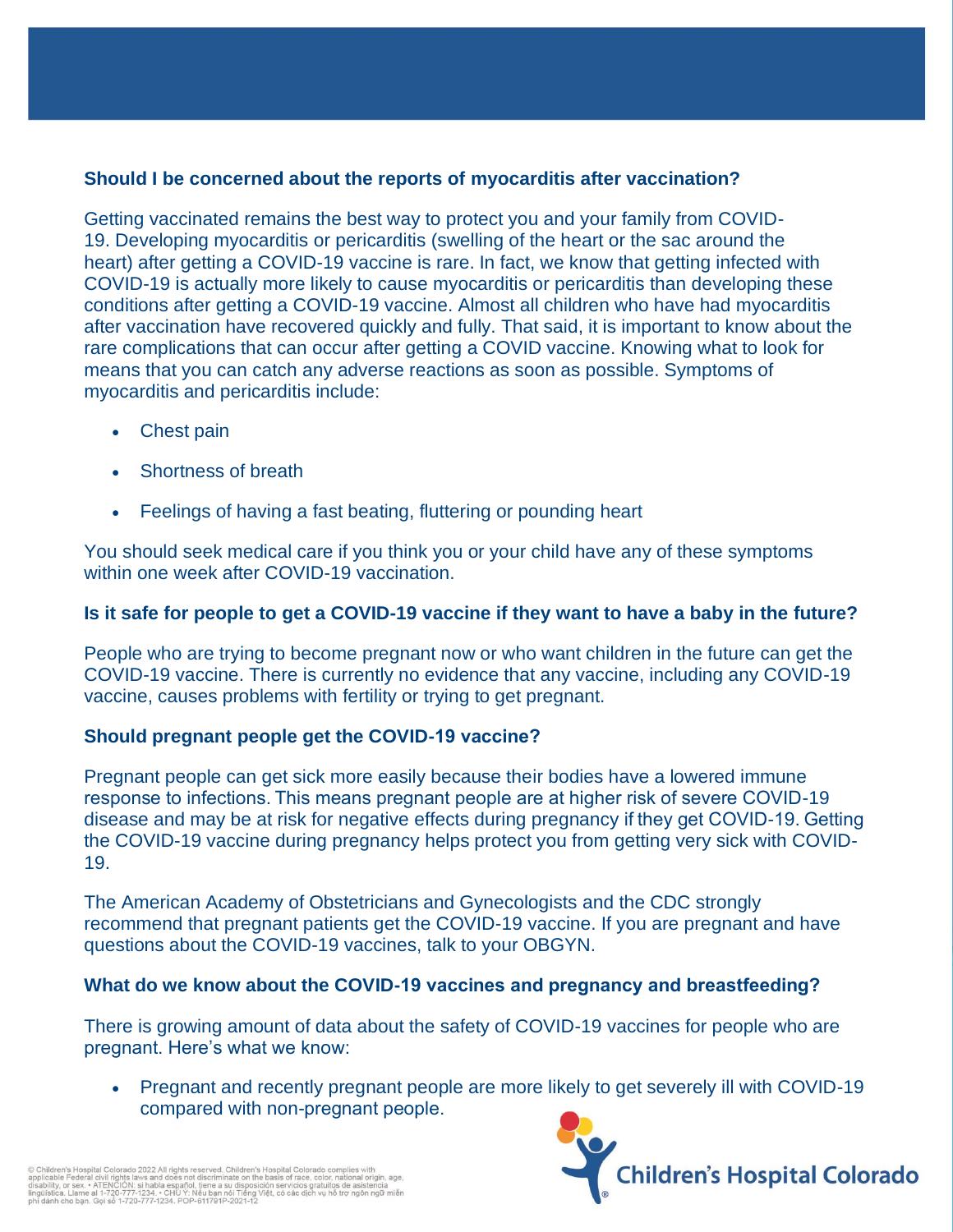- The small risk of miscarriage appears to be the same for vaccinated and unvaccinated women.
- Recent data show that women who received the vaccine in pregnancy and their babies are protected from COVID-19. (Antibodies that fight COVID have been found in umbilical cord blood. )
- Studies have shown that breastfeeding people who have gotten the mRNA COVID-19 vaccines (Pfizer or Moderna) have antibodies in their breastmilk, which could help protect their babies. More research is needed to find out what level of protection these antibodies in breastmilk can give babies.
- Our country's strong vaccine safety monitoring systems have yet to find any safety concerns for pregnant people who got a COVID-19 vaccine or for their babies.

The scientific evidence we have shows that the benefits of getting a COVID-19 vaccine during pregnancy outweigh the risks. This is why medical experts from the American College of Obstetricians and Gynecologists and CDC recommend that pregnant or breastfeeding people get the COVID-19 vaccine.

#### **Where can I get the vaccine?**

There are many places near you that offer the COVID-19 vaccine, including stores like CVS, Walgreens, King Soopers, Safeway and Walmart. It's free to get the vaccine and you don't need an ID. Visit covid19.colorado.gov/vaccine or vaccines.gov to find a location near you.

If you don't have internet access, you can call your doctor's office for help, or text/SMS your ZIP code to the number 438-829. You can also call the pharmacy or drug store that's closest to you to ask for information on how to make an appointment.

If you need a ride to get your vaccine, Mile High United Way's Ride United program is also providing access to free rides (up to 25 miles each way) to vaccination sites across Colorado. Dial 2-1-1 or visit 211colorado.org to learn more.

#### **Where can I find more answers to my questions?**

Children's Colorado has answers to many more questions about the COVID-19 vaccines. Visit

<https://childrenscolorado.org/COVIDVaccineAnswers>